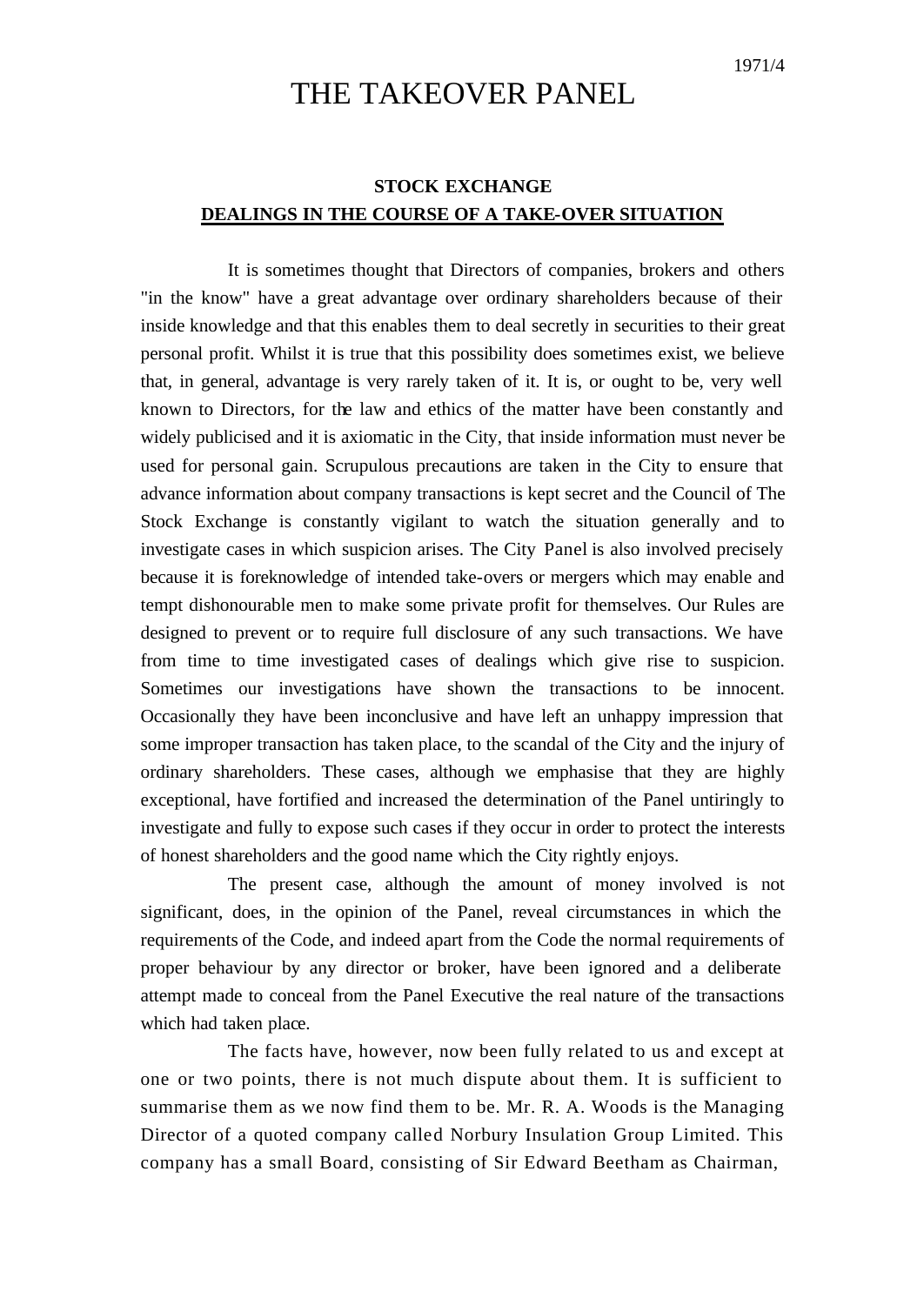Mr. E. H. Thomas as Finance Director and Mr. Woods himself. Arbuthnot Latham & Co. Ltd. acted as the Bankers for Norbury Insulation and as their advisers in the takeover transaction in connection with which our enquiry has arisen. Mr. Woods had an association with an investment company incorporated in the British Virgin Islands called Wiltshire Investments Limited. This company existed to hold the investments of an overseas family trust of which Mr. Woods was one of the settlors and also a potential beneficiary. The family trusts including Wiltshire held investments of the order of £1 million and Wiltshire employed as one of its stockbrokers the Earl of Norbury, an authorised dealer member associated with but not a partner of a City firm. He had no personal connection with Norbury Insulation, the name being entirely a matter of coincidence.

Some time in the autumn of 1970, Norbury Insulation decided to make a bid for Hayeshaw Ltd. It is difficult to pinpoint the exact date at which the intention to make such a bid was first formed or at which, in the language of Rule 30, there were preliminary discussions or reasons to suppose that an approach would be made. We are satisfied that by the 9th November the intention was sufficiently crystallised to result in Arbuthnot Latham being instructed. A public offer was announced on 19th November.

On 27th October 1970, Lord Norbury was instructed by Mr. Woods to sell 12,500 shares of Hayeshaw on behalf of Wiltshire. Mr. Woods had no formal authority to give instructions for Wiltshire but Lord Norbury had a general discretion in regard to investments for Wiltshire. In practice, however, Mr. Woods was in the habit of telling Lord Norbury what to do and Lord Norbury always accepted these instructions. Wiltshire did not at this point hold Hayeshaw shares and Lord Norbury sold "short". On 30th October Mr. Woods instructed him to buy 12,500 Hayeshaw shares and on 5th November 1970 to buy a further 17,000. On 9th November Lord Norbury was instructed to buy further Hayeshaw shares and between that date and 19th November 27,000 shares were bought on the market. Between 20th November and 15th December a further 12,500 shares were bought. Whatever may be thought of the purchases prior to 9th November, it is clear that on and from that date the purchases took place in a take-over situation. By reason of Mr. Woods' Managing Directorship of Norbury Insulation and the fact that he was a settlor and potential beneficiary of the family trusts whose investments were held by Wiltshire, and on occasion dealt with on the instructions of Mr. Woods, Wiltshire was clearly an associate for the purposes of the City Code. Under Rule 30, no dealings of any kind should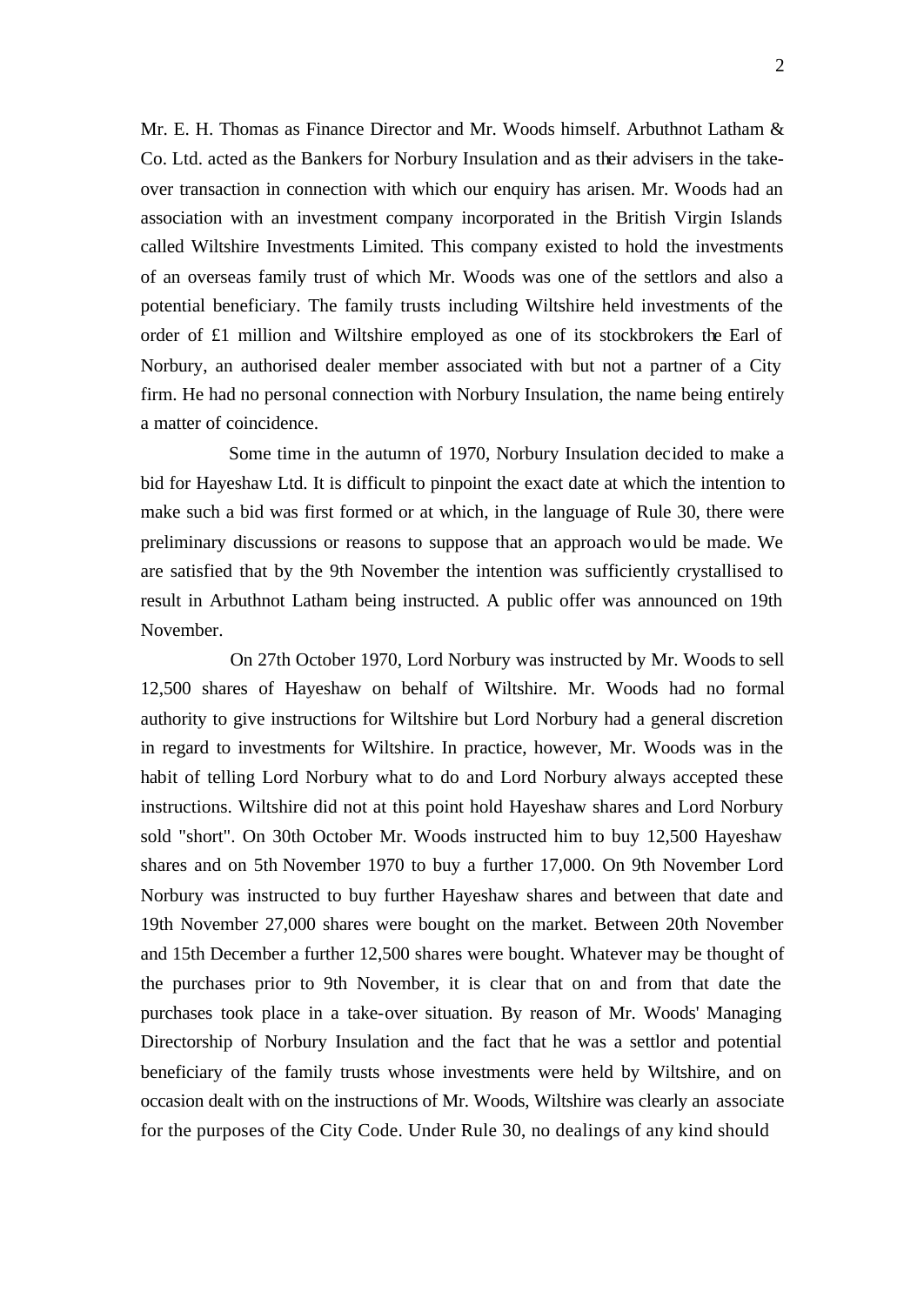have taken place by Mr. Woods and Wiltshire between 9th and 19th November and those taking place thereafter should have been reported in accordance with Rule 29. They were not.

On 15th December, it became known to Norbury Insulation that the interim figures for Hayeshaw showed unexpectedly a significant loss. After discussion at Arbuthnots, Norbury Insulation decided that it wished to withdraw its bid and Mr. Dick of Arbuthnots arranged to call at the Panel offices to secure Panel permission for the withdrawal. There is at this point some dispute as to the facts, but on it we prefer the recollection of Lord Norbury and find that after taking the decision to withdraw, Mr. Woods telephoned Lord Norbury and instructed him to sell all the Hayeshaw shares which he had purchased for Wiltshire at best immediately. Lord Norbury carried out this instruction after the close of business. Subsequently that afternoon, Mr. Dick was informed that the Panel would not consent to the withdrawal of the Norbury Insulation offer. That evening, Mr. Woods met Lord Norbury socially and although he may at that time have thought it possible that the Panel might, on a further application, agree to the withdrawal of the offer, he instructed Lord Norbury to cancel the sales as best he could without upsetting the jobbers and, if possible, to buy further Hayeshaw shares. Lord Norbury did succeed in cancelling all but 5,000 of the sales, and purchased a further 20,000 shares.

Copies of the contract notes in respect of the purchases by Wiltshire were in due course passed to Arbuthnot Latham, who were also Wiltshire's bankers, whose Banking Department received them in that capacity for settlement. The Corporate Finance Department of Arbuthnot Latham did not become aware of the transactions until the middle of December. At this time, there were market rumours suggesting a leak and a Stock Exchange enquiry into dealings was requested by Rowe & Pitman, brokers to Norbury Insulation, supported by Arbuthnot Latham. On 23rd December Mr. Dick called at the City Panel's offices with the senior partner of Lord Norbury's firm and with Lord Norbury himself. Mr. Dick explained that it had come to his notice that the brokers had been purchasing both Norbury Insulation and Hayeshaw shares for the account of Wiltshire and that Wiltshire had had control since June of over 10% of the Norbury Insulation equity. The purchases therefore ought to have been announced as required by the City Code; as it was, they were not announced until 24th December. The details of the transactions were listed in the formal offer document by Norbury Insulation dated 7th January.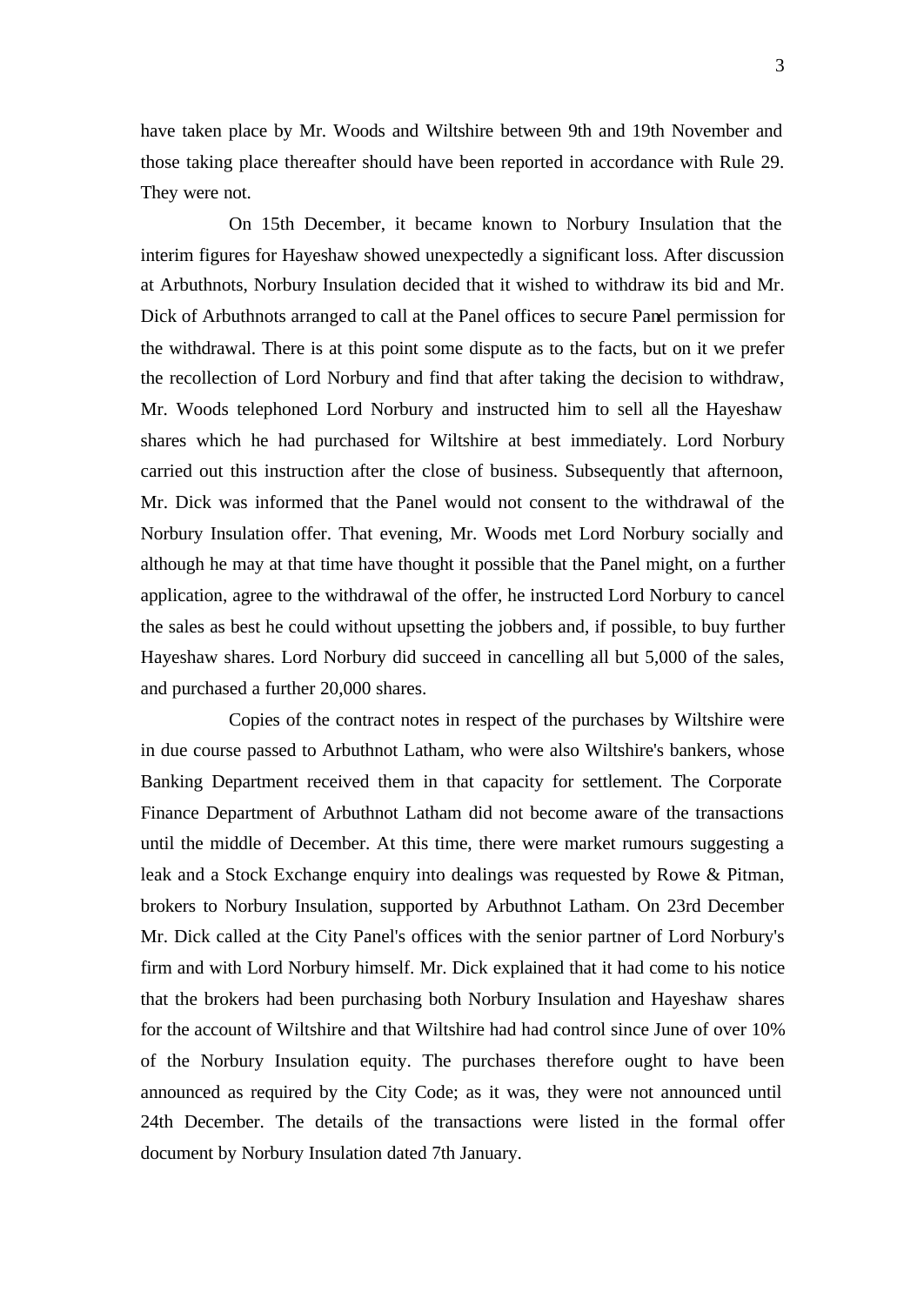Following its own enquiries, The Stock Exchange referred the matter for investigation by the City Panel. Lord Norbury and Mr. Woods were interviewed. Mr. Woods was accompanied by Sir Edward Beetham and Mr. Dick. Sir Edward Beetham and Mr. Thomas were also interviewed at a separate meeting. Both Lord Norbury and Mr. Woods insisted during these interviews that the purchase of Hayeshaw shares had been entirely at Lord Norbury's discretion, that Mr. Woods had been unaware of them at the time and embarrassed when he knew and that the transactions on 15th/l6th December were a mere coincidence inspired by a hunch and/or a newspaper tip which Lord Norbury had about another possible investment which, however, he did not make. On 15th March, Lord Norbury (who had in the meantime taken legal advice) submitted to the Panel a formal statement in writing in which he said that in fact the transactions in Hayeshaw shares had been conducted entirely on the instructions of Mr. Woods. On 29th March, Mr. Woods submitted a written statement in which he said that his earlier denial to the Director General of having had any business dealings with Lord Norbury (whom he had said he only knew slightly on a social basis) was based on a misunderstanding as he thought the Director General was enquiring as to the business of Norbury Insulation. We regret that we were not able to accept Mr. Woods' statement as in all respects a full and accurate account of what had in fact happened.

The profits made by Wiltshire were, we are assured, paid over to Norbury Insulation in March after our enquiry began. This was done on the instructions of Mr. Thomas in his capacity as Protector of the family trusts.

At a hearing before the City Panel on 29th March, Lord Norbury and Mr. Woods voluntarily appeared before the Panel and accepted the procedure which was fully explained to them. They were joined by Sir Edward Beetham, Mr. Thomas and Mr. Dick, and presented their evidence and arguments. It was contended, on behalf of Mr. Woods and also Lord Norbury, that they were not familiar with the requirements of the Code. The City Panel think it right to say generally that they are not and are unlikely to be impressed by pleas of ignorance of the Code. The existence of the Code is very widely publicised; the General Undertaking, which companies give to The Stock Exchange on receiving quotation for their shares, includes an obligation to disclose any information required by the Code. It must be clearly understood by all concerned and particularly by company chairmen, managing directors and finance directors, as well as by brokers dealing during take-over situations, that it is their duty to familiarise themselves fully with the Code and to comply with its requirements.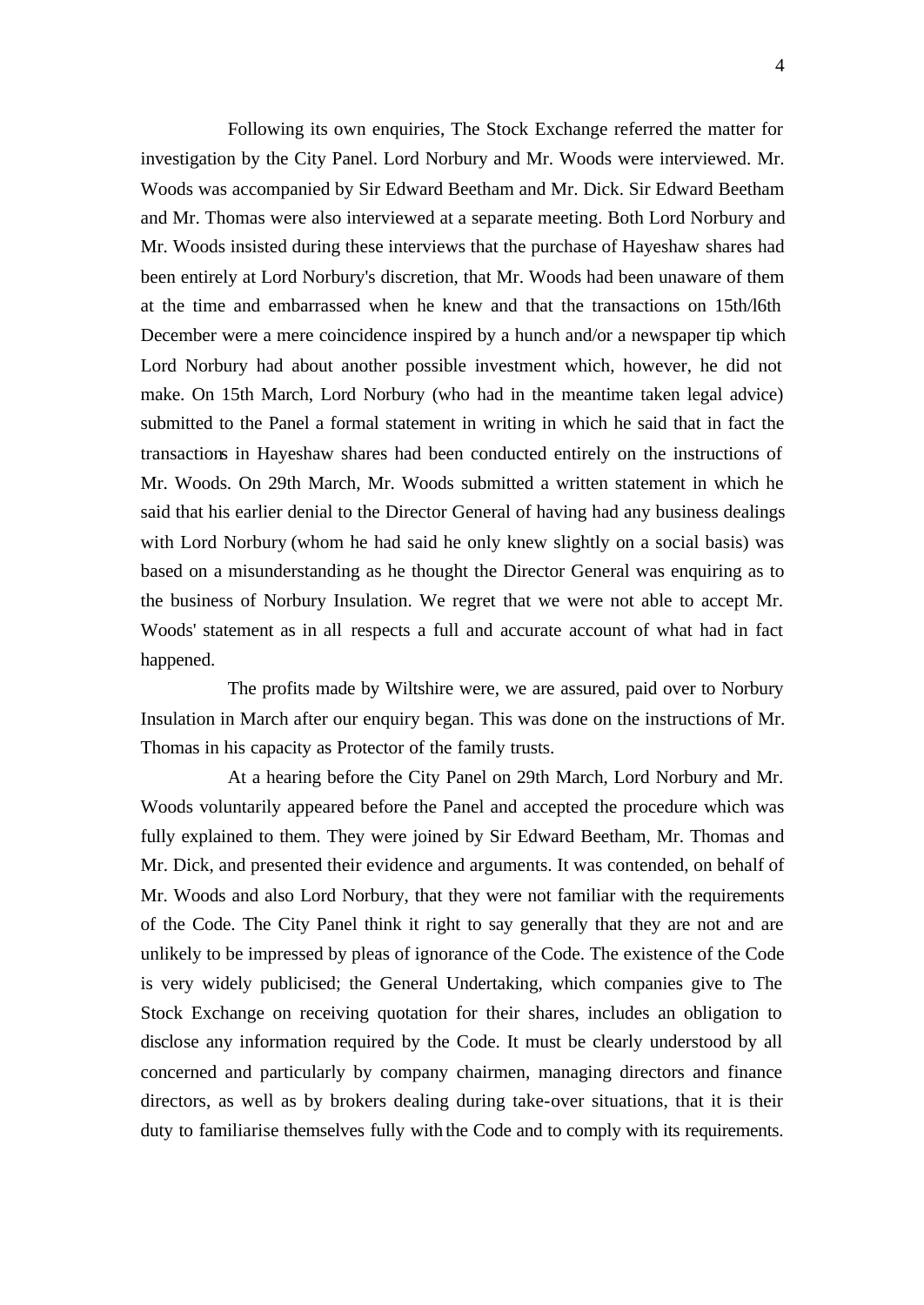Still less is the Panel able to accept ignorance of the Code as any excuse in this particular case. The Directors of Norbury Insulation had accepted the General Undertaking, and the company had been sent a copy of the Code. Mr. Thomas said that he had always had a copy in his possession. In regard to the notification of transactions which the Code requires, it is the duty both of company directors or others who give instructions for such transactions and for the brokers who carry them out to take steps to ensure that the proper disclosure is made.

It must be added that even if there had been no requirement in the Code, the purchases for which Mr. Woods gave instructions, of shares in a company for which the company of which he himself was Managing Director was to his knowledge intending to make a take-over offer were such as, according to ordinary canons of propriety, ought never to have been undertaken. Mr. Woods had not informed his Board that these purchases were being made and we are unable to accept his explanation of them.

Our conclusion in regard to Lord Norbury is that he was in the habit of accepting instructions from Mr. Woods on behalf of Wiltshire. He knew him to be a Managing Director of Norbury Insulation. It is not however established that he knew of the take-over situation before 19th November when the intention to offer was publicly announced. After that date, he did know this and conducted various transactions on the specific instructions of Mr. Woods. In particular, he carried through the transactions referred to on 15th/l6th December. These transactions were not reported by him or by his firm as required by Rule 29 of the City Code. In interviews with the Panel at the executive level, he alleged that he had conducted these transactions at his own discretion and endeavoured to conceal the full facts. This attempt to deceive the Panel was made in collusion with Mr. Woods. On 15th March he made a formal statement in writing which we accept as substantially accurate. We shall report the facts as we have found them to the Council of The Stock Exchange for their consideration.

As to Mr. Woods, we are satisfied as we have said that the transactions in Hayeshaw shares were carried out on his express instructions and that he was in breach of Rules 30 and 29 of the City Code and of General Principle 10. In the enquiries by the Panel Executive he persistently denied the full facts and only disclosed some of them in his formal statement dated 29th March or in his evidence to us later that day. In the view of the Panel his conduct deserves the most severe censure for his breaches of the Code and his subsequent lack of frankness with the Panel. It appears that he did not at any relevant time inform the other two Directors of Norbury Insulation what he was